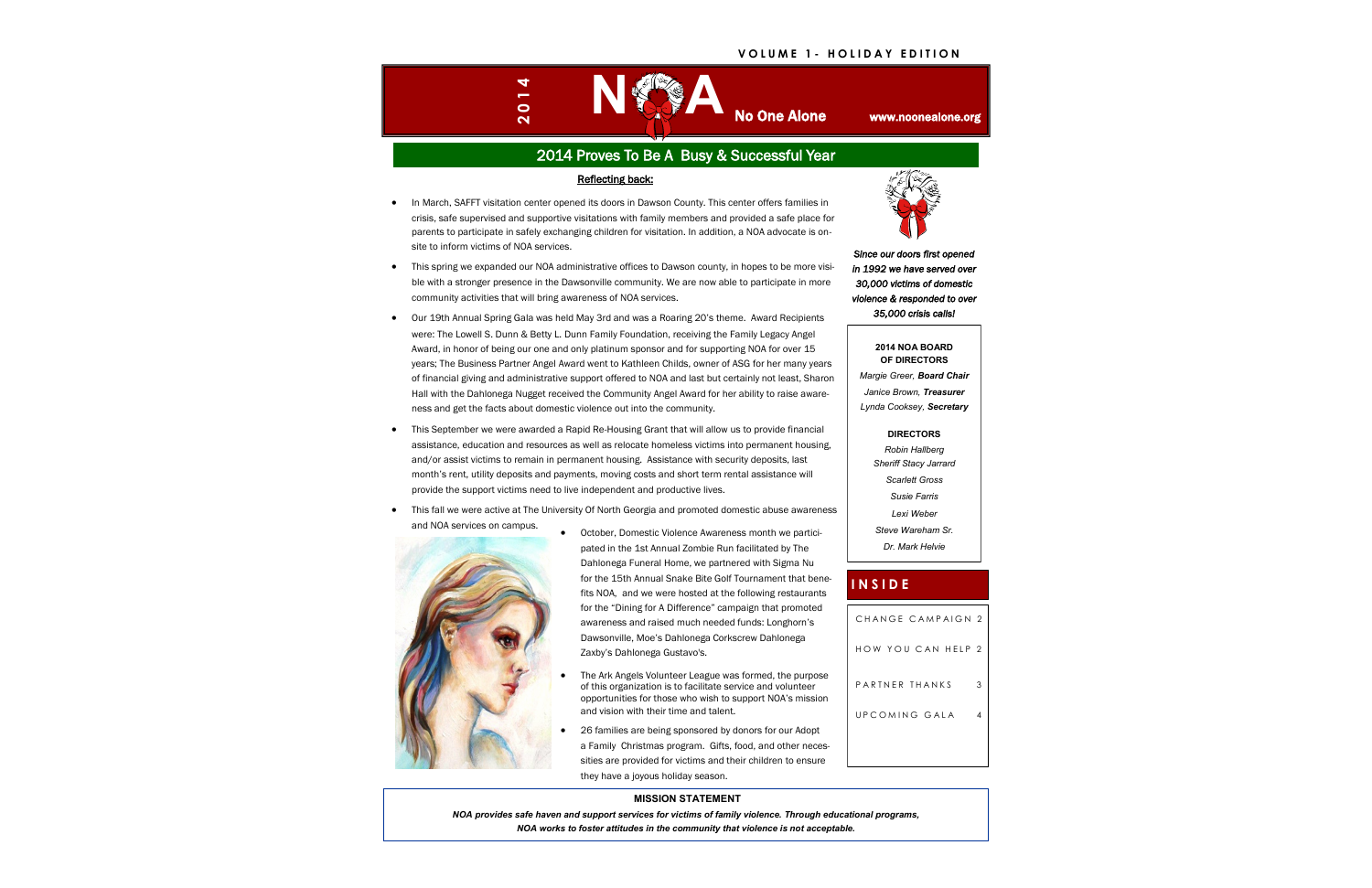### **Making a donation to NOA (No One Alone) is easy.**

### • Mail your donation to NOA ~ Po Box 685 ~Dahlonega, GA 30533

- Visit our secure website at www.noonealone.org to make an online one time or re-occurring donation.
- Become a monthly sponsor by joining the "Be The Change" Campaign". For more details visit our website or call our administrative offices at 706-344-3853.
- Organize a food pantry or shelter needs drive for the NOA shelter at your church, civic group or school.

PHILOSOPHY

*NOA is guided by principles of honesty, integrity and respect for others while empowering victims to take control of their lives.*

### **NOA PROGRAM NEWS www.noonealone.org Page 2**



HOPE…

A young pregnant woman entered the NOA shelter after leaving an abusive relationship multiple times. She suffered severe physical and emotional abuse. During her 90 days in the shelter, she worked closely with her case manager, attended counseling, life skills and support group sessions. She kept appointments at AVITA for mental health treatment and attended parenting support sessions. She moved in with a family who assisted her during the birth of her daughter. After the move, she continued working with advocates, got a job,

saved enough money to buy a car and eventually began living independently with her baby daughter. She is no longer a victim, she is a survivor.



*"NOA's Services helped me make the turn from being a victim of domestic violence to becoming a survivor". Sandy*



# HOW CAN YOU HELP—

# "Be The Change" Campaign:

Did you know that it costs an average of \$95 a day to operate the NOA shelter and in 2013 we sheltered 150 victims in need and provided support services to over 1,300 victims of domestic violence?

All of our services are FREE & CONFIDENTIAL, therefore in order for us to continue to offer shelter and support services to victims of domestic violence, we need your help.

Sustainability ensures that those in need will receive a warm meal, a friendly face and a safe place to rest their head. The clients that enter our program will receive life skills, case management, financial assistance, counseling and more.

# *We are asking our supporters to commit to donating \$95.00 a month, which breaks down to only \$3.20 per day.*

Becoming a monthly sponsor is easy, we can bill you monthly, quarterly, or semiannually or you can visit our website and click on the "Donate Today" button and sign up for monthly re-occurring donations.

> To learn more please call our administrative office at: 706-344-3853 or email Andrea Shoemaker at: ashoemaker@noonealone.org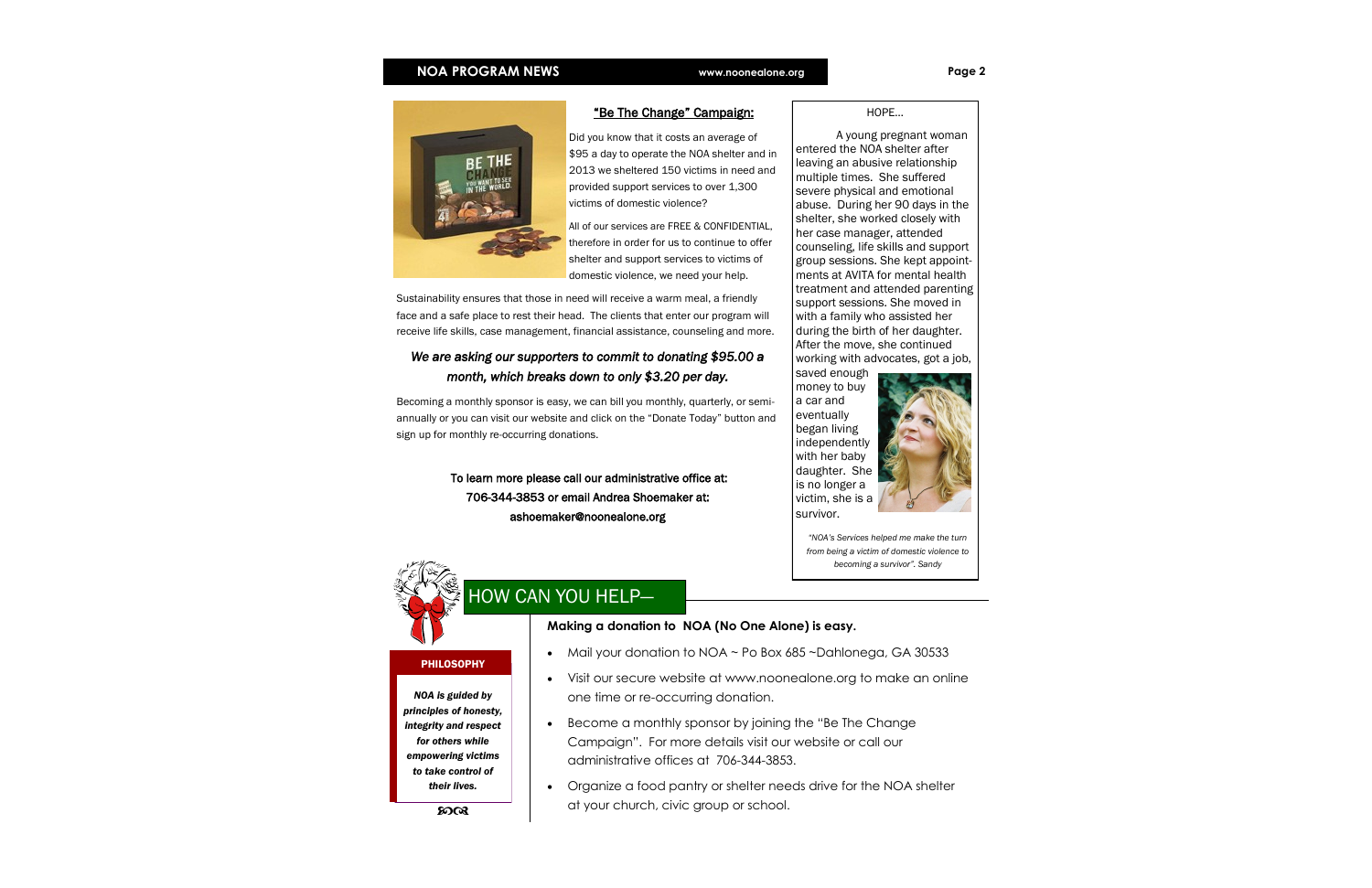# **COMMUNITY SUPPORT www.noonealone.org Page 3**

# A Big Shout Out to All of Our Supporters

We received a gracious donation from The Lowell S. Dunn & Betty L. Dunn

Family Foundation making it possible to complete much needed shelter renovations and purchase a transport van.

#### *Thank you Betty, your kindness and generosity is truly amazing.*

- Yahoola Creek Grill
- **•** First Choice Chiropractic
- **•** Little Stars Learning Center
- Ric Elias
- Melissa Chapman *Please accept our sincerest apologies if we left your name off this list.*
- Juli Cordano
- **•** James Butts
	-

| Thank you betty, your Kindhess and generosity is truly amazing.<br>On behalf of the women, children and families served by our programs, we thank you for your generosity this past year.                                                                                                                                                                                                                                                                                                                                                                                                                                                                                                                                                                                                                                                                                                                                                                                                                                                                                                                                                                                                                                                                                                                                                    |                                                                                                                                                                                                                                                                                                                                                                                                                                                                                                                                                                                                                                                                                                                                                                                                                                                                                                                                                                                                                                                                                                                                                                |                                                                                                                                                                                                                                                                                                                                                                                                                                                                                                                                                                                                                                                                                                                                                                                                                                                                                                                                                                                                                                                                         |                                                                                                                                                                                                                                                                                                                                                                                                                                                                                                                                                                                                                                                                                                                                                                                                                                                                                                                        |  |
|----------------------------------------------------------------------------------------------------------------------------------------------------------------------------------------------------------------------------------------------------------------------------------------------------------------------------------------------------------------------------------------------------------------------------------------------------------------------------------------------------------------------------------------------------------------------------------------------------------------------------------------------------------------------------------------------------------------------------------------------------------------------------------------------------------------------------------------------------------------------------------------------------------------------------------------------------------------------------------------------------------------------------------------------------------------------------------------------------------------------------------------------------------------------------------------------------------------------------------------------------------------------------------------------------------------------------------------------|----------------------------------------------------------------------------------------------------------------------------------------------------------------------------------------------------------------------------------------------------------------------------------------------------------------------------------------------------------------------------------------------------------------------------------------------------------------------------------------------------------------------------------------------------------------------------------------------------------------------------------------------------------------------------------------------------------------------------------------------------------------------------------------------------------------------------------------------------------------------------------------------------------------------------------------------------------------------------------------------------------------------------------------------------------------------------------------------------------------------------------------------------------------|-------------------------------------------------------------------------------------------------------------------------------------------------------------------------------------------------------------------------------------------------------------------------------------------------------------------------------------------------------------------------------------------------------------------------------------------------------------------------------------------------------------------------------------------------------------------------------------------------------------------------------------------------------------------------------------------------------------------------------------------------------------------------------------------------------------------------------------------------------------------------------------------------------------------------------------------------------------------------------------------------------------------------------------------------------------------------|------------------------------------------------------------------------------------------------------------------------------------------------------------------------------------------------------------------------------------------------------------------------------------------------------------------------------------------------------------------------------------------------------------------------------------------------------------------------------------------------------------------------------------------------------------------------------------------------------------------------------------------------------------------------------------------------------------------------------------------------------------------------------------------------------------------------------------------------------------------------------------------------------------------------|--|
|                                                                                                                                                                                                                                                                                                                                                                                                                                                                                                                                                                                                                                                                                                                                                                                                                                                                                                                                                                                                                                                                                                                                                                                                                                                                                                                                              |                                                                                                                                                                                                                                                                                                                                                                                                                                                                                                                                                                                                                                                                                                                                                                                                                                                                                                                                                                                                                                                                                                                                                                |                                                                                                                                                                                                                                                                                                                                                                                                                                                                                                                                                                                                                                                                                                                                                                                                                                                                                                                                                                                                                                                                         |                                                                                                                                                                                                                                                                                                                                                                                                                                                                                                                                                                                                                                                                                                                                                                                                                                                                                                                        |  |
| 2014 Donors:<br><b>Betty Dunn</b><br>$\bullet$<br>Nordson<br>$\bullet$<br>App Studios<br>$\bullet$<br><b>Administrative Solutions Group</b><br>$\bullet$<br><b>Big Canoe Chapel</b><br>$\bullet$<br>$\bullet$<br>Big Canoe Women's Guild<br>The Dahlonega Women's Club<br>$\bullet$<br>The Dawson County Women's Club<br>$\bullet$<br>$\bullet$<br>Juniorettes of Dawson County<br>$\bullet$<br>Harry Norman Reality<br>Long Horns- Dawsonville<br>$\bullet$<br>$\bullet$<br>Corkscrew-Dahlonega<br>Zaxby's-Dahlonega<br>٠<br>Moe's-Dahlonega<br>$\bullet$<br>Gustavo's- Dahlonega<br>$\bullet$<br>Dahlonega Funeral Home<br>$\bullet$<br><b>Country Financial</b><br>$\bullet$<br>Outside World<br>$\bullet$<br>United Way<br>$\bullet$<br>$\bullet$<br>Lumpkin County Sheriffs Office<br>Dawson County Sheriffs Office<br>$\bullet$<br>Sigma Nu<br>$\bullet$<br>Dar Trahlyta Chapter<br>$\bullet$<br>Achasta Ladies Club<br>$\bullet$<br>Bull & Bull<br>$\bullet$<br>Condano Corrugated Services, Inc.<br>$\bullet$<br><b>Trammel Tire Service</b><br>$\bullet$<br>Farris Construction/Venue at<br>$\bullet$<br>Farris<br>$\bullet$<br><b>Free Spirits Distillery</b><br><b>GA Power</b><br>$\bullet$<br><b>Foothills Family Medicine</b><br>$\bullet$<br><b>Grizzle Grading</b><br>$\bullet$<br><b>United Community Bank</b><br>$\bullet$ | Sunshine Rotary<br>$\bullet$<br>Koyo Bearings<br>$\bullet$<br>Patty Weber-Pink Alley Boutique<br>Sharon Keating-Serenity Spa<br>$\bullet$<br>State Farm-Roger Slaton<br>Ġ<br><b>Challengers Sunday School</b><br>$\bullet$<br>St. Elizabeth's Episcopal Church<br>$\bullet$<br>Grace Presbyterian Church<br>$\bullet$<br>Dahlonega Baptist Church<br>$\bullet$<br>St. Luke's Catholic Church<br>$\bullet$<br>Suntrust<br>Dahlonega Pharmacy<br>$\bullet$<br>Kroger<br>$\bullet$<br>Appalachian Contracting<br>NE GA Medical Center<br>Mc Donald's<br>$\bullet$<br>Solutions for Growth<br><b>Fudge Factory</b><br>$\bullet$<br>JR Crider<br>$\bullet$<br>Mt. View Veterinary<br>$\bullet$<br>Cane Creek Mini Storage<br>$\bullet$<br>Dahlonega Animal Hospital<br>Stringer Insurance<br>$\bullet$<br>Refrigiwear<br>$\bullet$<br>Chick-Fil-A<br>$\bullet$<br>J. Thomas Salon<br>$\bullet$<br>Coppermine's Pest Control<br>$\bullet$<br><b>Great Fynds</b><br>$\bullet$<br>Dahlonega General Store<br>$\bullet$<br><b>High Cotton</b><br>Searcy Jewelry<br>$\bullet$<br>North GA Hair Cutters<br>Mary Kay<br>North GA Premium Outlets<br>$\bullet$<br>$\bullet$ | Ralph & Mary Ann Pepper<br>$\bullet$<br>$\bullet$<br>Laura Witt<br>Charles & Susanne Neil<br>٠<br>$\bullet$<br>Beth Ingram<br>Lynn Sylvester<br>$\bullet$<br>Helen Taylor<br>$\bullet$<br>Ceyclia Arzewski & Dr. Paul<br>$\bullet$<br>R. Lennard<br><b>Charles Gleason</b><br>$\bullet$<br>Rosalie Jensen<br>٠<br>Bob & Wanda Swoszowski<br>$\bullet$<br>$\bullet$<br>Angela Grant Clark<br>Kathy Fuller<br>$\bullet$<br>Kim & Paul Gallogly<br>$\bullet$<br>Glenda Pender<br>$\bullet$<br><b>Theora Dumont</b><br>Win Crannel<br>$\bullet$<br>Amber & Ben Gilleland<br>$\bullet$<br>Ridge Rairigh<br>$\bullet$<br>AJ Richman<br>$\bullet$<br>Suzanne Waller<br>Nancy Negley<br><b>Richard Darnell</b><br>$\bullet$<br>$\bullet$<br>Judy & Anthony Sousa<br><b>Elizabeth McGee</b><br>$\bullet$<br>Chris Runfola<br>$\bullet$<br>Christy Parham<br>Paul Vonward<br><b>Stacy Poole</b><br>٠<br>Ben Free<br>$\bullet$<br>Sharon Reagon<br>$\bullet$<br>Steve & Kelly Deckers<br>Pamela Patterson<br>$\bullet$<br>Jody & Scott Riley<br>$\bullet$<br>Wendy & Warren Martin | Paul& Geraldine McClure<br>$\bullet$<br>Carol Tyger<br><b>Steve Melching</b><br>٠<br><b>Libby Smith</b><br>$\bullet$<br>Lynn Wolstenholme<br>Andrea Connarro<br>$\bullet$<br><b>Murphy Miller</b><br>$\bullet$<br>Lari Lyn Beyer<br>F.W. McRee Jr.<br>J.C. Robinson<br>$\bullet$<br>Shirley McEver<br>Joe Meyer<br>$\bullet$<br>William & Harriot Burt<br>Wesley & Rita Green.<br>$\bullet$<br>Kenneth & Cynthia Blank<br>$\bullet$<br>James & Nancy Combs<br>$\bullet$<br>William Hacker<br>Arthur & Connie Vander<br>Raymont & Donna<br>$\bullet$<br>Castleberry<br>Joseph Schmenk<br>$\bullet$<br>Lynn Clark<br><b>Becky Smoke</b><br>$\bullet$<br>Angie Knepper<br><b>Desiree Dubey</b><br>Jessica McCoy<br>$\bullet$<br><b>Sherry Parker</b><br>Karly King<br><b>Ed Millard</b><br>Pam McGee<br><b>Crystal Read</b><br>Alexandria Reed<br>Boyd & Margret Ash<br>Jill Perry<br>$\bullet$<br><b>Trisha Shattuck</b> |  |
| Dawsonville Gun & Pawn<br>$\bullet$<br>W. G Stephens<br>$\bullet$<br><b>Gainesville Welding</b><br>$\bullet$<br>Watson Custom Software<br>$\bullet$<br><b>Habersham Electric</b><br>$\bullet$<br>GC Services of North GA<br>٠                                                                                                                                                                                                                                                                                                                                                                                                                                                                                                                                                                                                                                                                                                                                                                                                                                                                                                                                                                                                                                                                                                                | Dawsonville Moonshine Distillery<br>Hillary Leah Photography<br><b>Musical Celebrations</b><br>Sage Hair Studio<br><b>Roger Yonts</b><br>Haines & Carolyn Hill<br>ė<br>Rachel Lauren Sable                                                                                                                                                                                                                                                                                                                                                                                                                                                                                                                                                                                                                                                                                                                                                                                                                                                                                                                                                                     | W & R S Mooney<br>$\bullet$<br>Pearl Palmer<br>$\bullet$<br>Gary Wildeboer<br>$\bullet$<br>James & Jeannene Pierce<br>$\bullet$<br>John Csomar<br>٠<br>Kathleen & Robert Christmas<br>$\bullet$                                                                                                                                                                                                                                                                                                                                                                                                                                                                                                                                                                                                                                                                                                                                                                                                                                                                         | Robert & Janice Brown<br>Randy & Margie Greer<br>$\bullet$<br>Terry & Lynda Cooksey<br>$\bullet$<br>Lexi Weber<br>$\bullet$<br>Marty & Robin Hallberg<br>Dr. Mark Helvie<br>$\bullet$                                                                                                                                                                                                                                                                                                                                                                                                                                                                                                                                                                                                                                                                                                                                  |  |
| $\bullet$<br>Pueblos<br>North East GA Medical Center<br>$\bullet$<br><b>EMC Jackson Foundation</b><br>$\bullet$<br>White Interior<br>$\bullet$<br>Jolie Day Spa<br>٠<br>Giggle Monkeys Toy Store<br>$\bullet$<br>Southern Health Corp<br>$\bullet$<br>The Louver Shop<br>$\bullet$<br>The Humble Candle<br>$\bullet$<br>Northside Hospital, Forsyth<br>$\bullet$<br>Dahlonega Tasting Room<br>٠                                                                                                                                                                                                                                                                                                                                                                                                                                                                                                                                                                                                                                                                                                                                                                                                                                                                                                                                              | Jr. D.C. Maxwell<br>$\bullet$<br>Dr. Kathy Sisk<br>$\bullet$<br>Paul & Mary Hanson<br>Mr. Grafola<br>Elizabeth Cornelius<br>c<br>Patricia Bauer<br>James Steven Snow<br>c<br>Connie & Joseph Kanaday<br>$\bullet$<br>Derrick & Susie Farris<br>LP & Dr. Trice<br>Allison Alhadeff                                                                                                                                                                                                                                                                                                                                                                                                                                                                                                                                                                                                                                                                                                                                                                                                                                                                              | Roone Unger<br>$\bullet$<br>Sue Ferguson<br>Karen Lewis<br>٠<br>Kathy Crafton<br>$\bullet$<br>Tammi Scales<br>Bobbie Larson<br>$\bullet$<br>Nancy Watson<br>٠<br>Brenda Reagan<br>Rosan Kent<br>Janice Moran<br>James & Debbie From<br>$\bullet$                                                                                                                                                                                                                                                                                                                                                                                                                                                                                                                                                                                                                                                                                                                                                                                                                        | <b>Scarlett Gross</b><br>Rachel Elrod<br>Mary Weinthaler<br>Barbara Lovett<br>Arlene Grimsley<br>Jean McGraw<br>Erica Autry<br><b>Lindsey Wells</b><br>Jeffery Wolf<br>Pamela Bellamy<br>Robert Fuller                                                                                                                                                                                                                                                                                                                                                                                                                                                                                                                                                                                                                                                                                                                 |  |
| Yahoola Creek Grill<br>$\bullet$                                                                                                                                                                                                                                                                                                                                                                                                                                                                                                                                                                                                                                                                                                                                                                                                                                                                                                                                                                                                                                                                                                                                                                                                                                                                                                             | Juli Cordano<br>$\bullet$                                                                                                                                                                                                                                                                                                                                                                                                                                                                                                                                                                                                                                                                                                                                                                                                                                                                                                                                                                                                                                                                                                                                      | $\bullet$<br>Dyann Beaty                                                                                                                                                                                                                                                                                                                                                                                                                                                                                                                                                                                                                                                                                                                                                                                                                                                                                                                                                                                                                                                |                                                                                                                                                                                                                                                                                                                                                                                                                                                                                                                                                                                                                                                                                                                                                                                                                                                                                                                        |  |

*NOA is dependent on funding and donations to ensure that "No One is Alone" and "No One" has to return to a violent situation. Visit our updated website to donate online and help save lives here in your community— www.noonealone.org*

**•** Zahanine Streeter